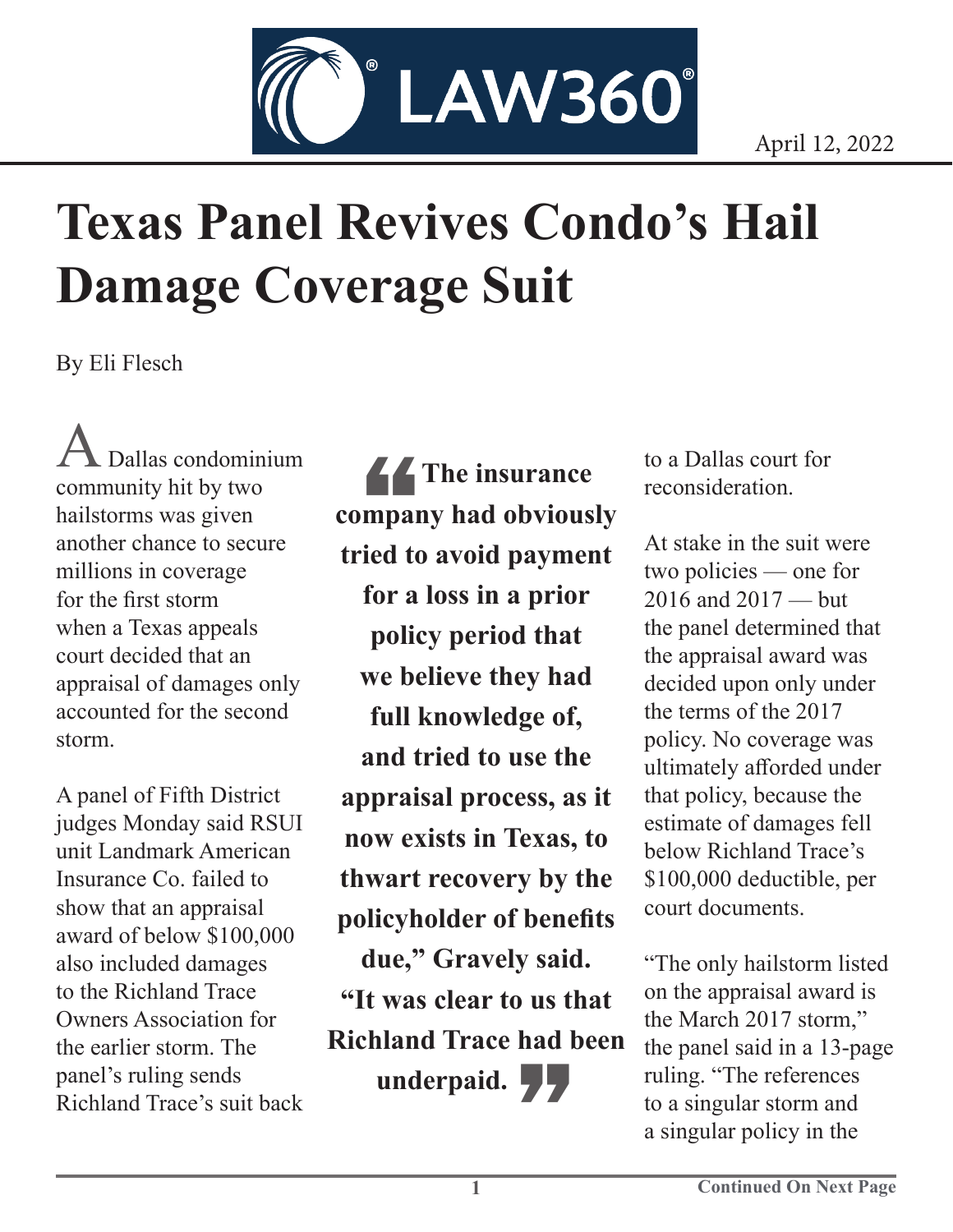appraisal award are consistent with the Supreme Court's pronouncements that the appraisal process resolves the issue of damage caused by a specific occurrence."

The earlier storm, which hit in March 2016, caused millions in damage, according to Marc Gravely, counsel for Richland Trace. Gravely, who has represented large property owner trade groups, told Law360 on Tuesday that Landmark failed to honor even basic discovery on the claim file, and was very aggressive in seeking a case dismissal.

"The insurance company had obviously tried to avoid payment for a loss in a prior policy period that we believe they had full knowledge of, and tried to use the appraisal process, as it now exists in Texas, to thwart recovery by the policyholder of benefits due," Gravely said. "It was clear to us that Richland Trace had been underpaid."

He also said the appraisers involved in the claim were aware of prior damage to Richland Trace's condominiums. That made the suit a classic case of insurance bad faith, Gravely said, accusing Landmark of ignoring facts that it knew existed.

Landmark had argued that even if the 2016 policy applied, Richland Trace had surrendered its right to coverage because it failed to give prompt notice that it intended to make a claim under that policy. But the panel rejected that argument, saying Landmark had not shown that it was prejudiced by a delay. The court said there wasn't any evidence in the record to show when Richland Trace gave notice of its loss.

"Even if we assume for purposes of this issue that the evidence shows Richland Trace did not timely give notice, there also is no evidence in the record that Landmark was prejudiced by any delay," the panel of judges found.

Counsel for Landmark didn't immediately respond to requests for comment. An RSUI spokesperson declined to comment.

Contact information for Richland Trace wasn't immediately available.

Richland Trace is represented by Brendan K. McBride of the McBride Law Firm and Marc E. Gravely and Jonathan C. Lisenby of Gravely PC.

Landmark is represented by Jessica Zavadil Barger, Andrew C. Nelson and Lisa M. Wright of Wright Close & Barger LLP and Joelle G. Nelson and Kristopher M. Stockberger of Lewis Brisbois Bisgaard & Smith LLP.

The case is Richland Trace Owners